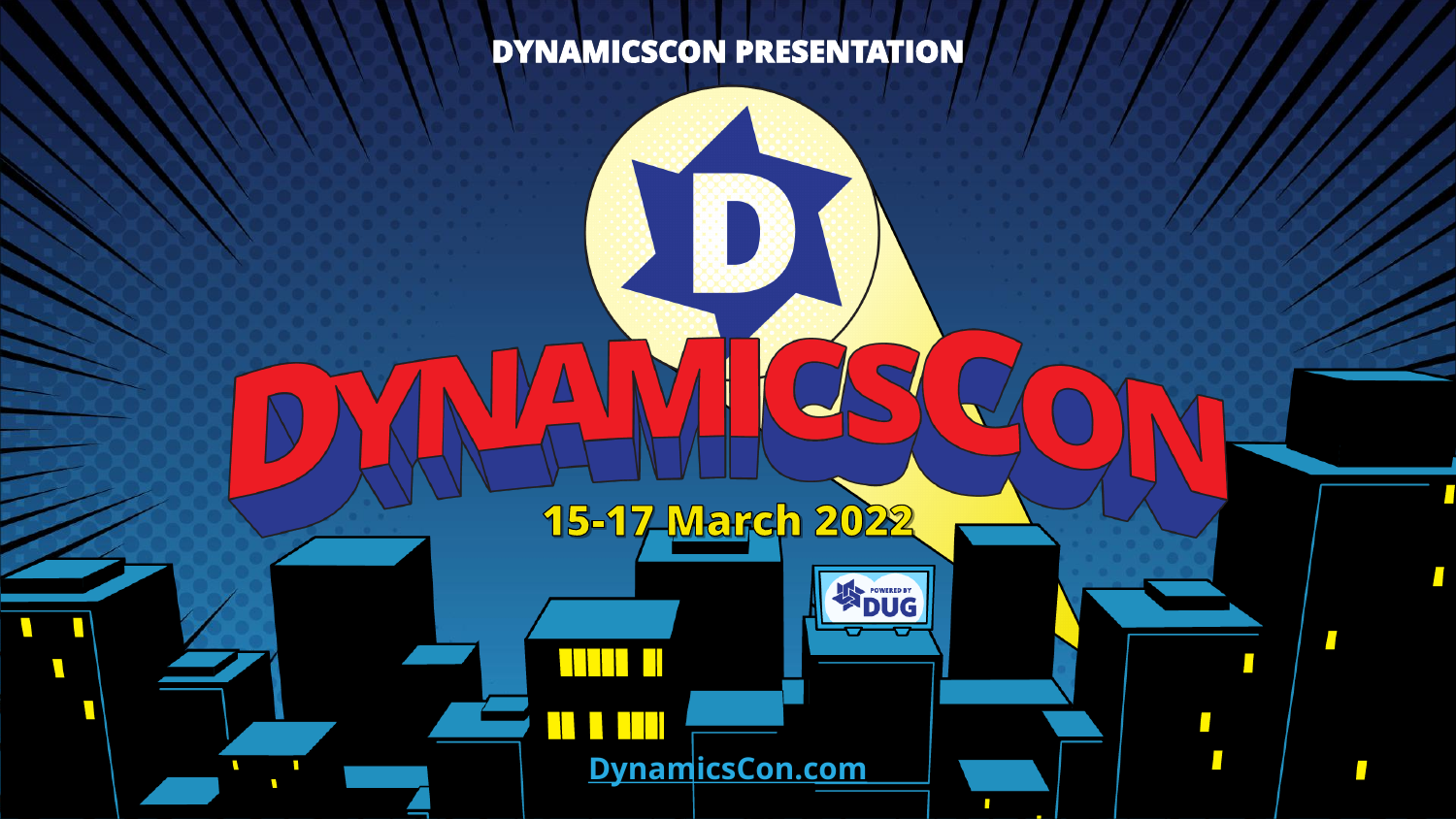



## GP Workflows The Basics and Holy Cow I Didn't Know That!

**Cory Severson Technical Consultant Stoneridge Software**

<u> 1999 - An Andreas Andreas Andreas Andreas Andreas Andreas Andreas Andreas Andreas Andreas Andreas Andreas Andreas Andreas Andreas Andreas Andreas Andreas Andreas Andreas Andreas Andreas Andreas Andreas Andreas Andreas An</u>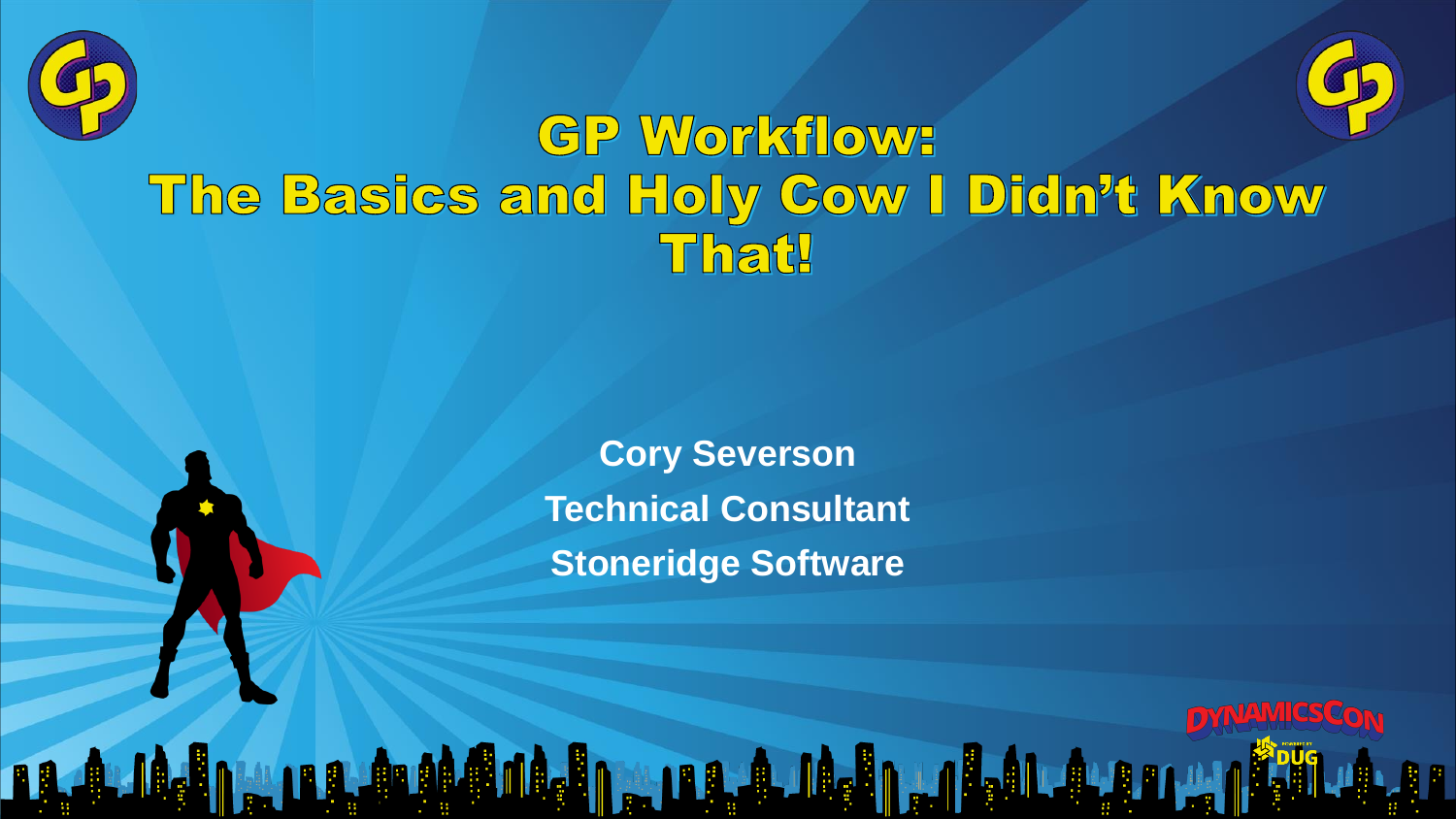## Agenda

**BALL** 

- **Overview of setup for workflow**
- **Types of workflow**
- **Designing a workflow**
- **Create a vendor workflow**
- **Adding fields to messages**
- **Adding fields to conditions**
- **Questions**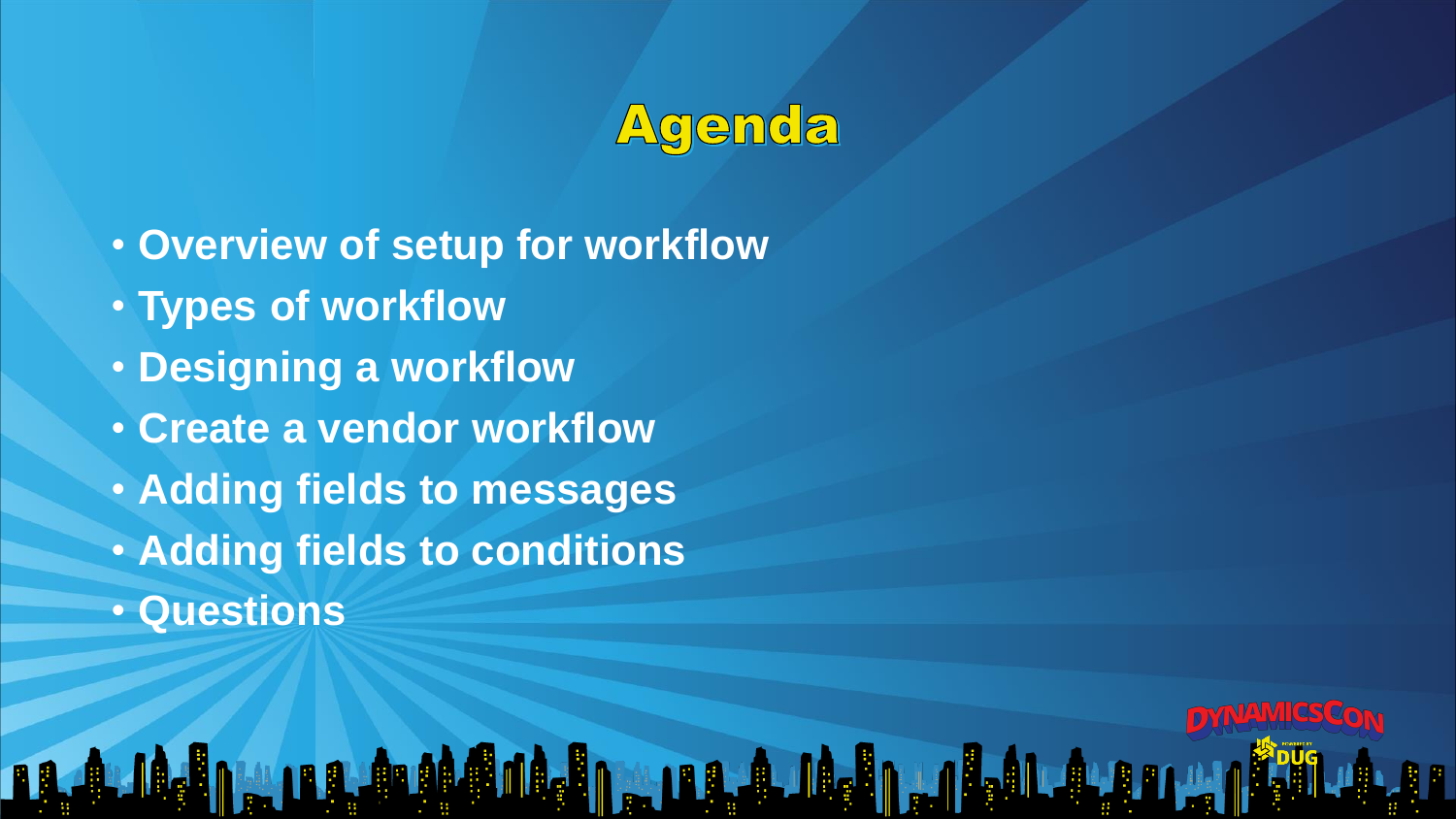### Workflow Setup

- **Web Services needs to be installed**
- **Tools --> Setup --> System --> Workflow Setup**

<u>n, A M. An, A M. And. An, A M. An, Al, An, An, An, An</u>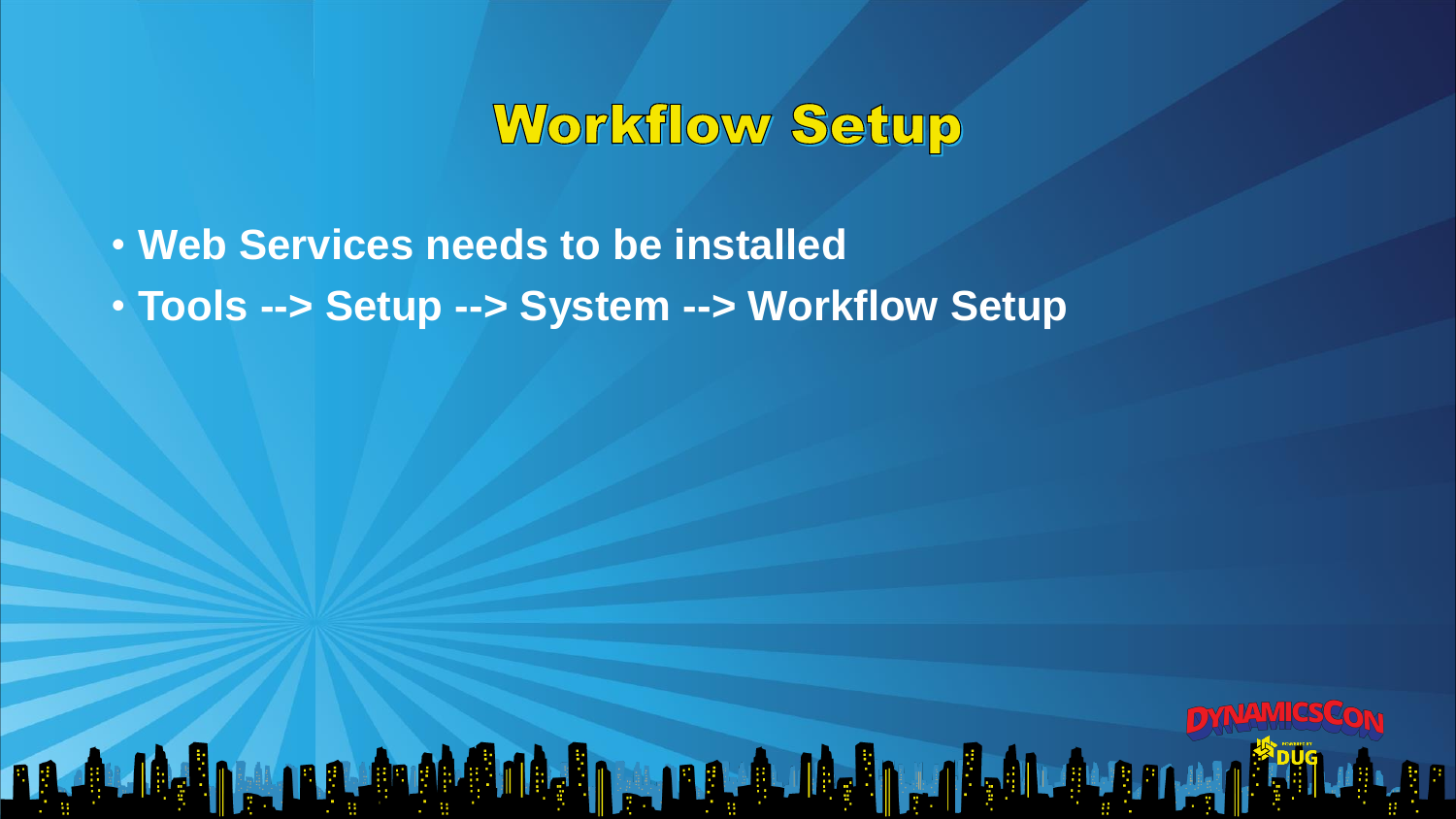### Workflow Setup

- **Outgoing Mail Server**
- **SMTP Authenticatoin**
- **Enable Email Actions**

| Workflow Setup - TWO (sa)                                        |                             |                                     |       |       |      |             |  |      |  |       | × |
|------------------------------------------------------------------|-----------------------------|-------------------------------------|-------|-------|------|-------------|--|------|--|-------|---|
|                                                                  |                             |                                     |       |       |      |             |  |      |  |       |   |
|                                                                  |                             |                                     |       |       |      |             |  |      |  |       |   |
| ОΚ<br>Cancel                                                     | E-Mail                      | Test E-Mail<br>Action               | File  | Tools | Help | Add<br>Note |  |      |  |       |   |
| <b>Actions</b>                                                   |                             | File                                | Tools | Help  |      |             |  |      |  |       |   |
|                                                                  |                             |                                     |       |       |      |             |  |      |  |       |   |
| Enable E-Mail for Workflow<br>⋈                                  |                             |                                     |       |       |      |             |  |      |  |       |   |
| Outgoing Mail Server (SMTP)                                      |                             |                                     |       |       |      |             |  |      |  |       |   |
|                                                                  |                             |                                     |       |       |      |             |  |      |  |       |   |
| E-Mail Address                                                   |                             | seversoncory@gmail.com              |       |       |      |             |  |      |  |       |   |
| Display Name                                                     |                             | Cory Severson<br>smtp.office365.com |       |       |      |             |  |      |  |       |   |
|                                                                  | Server Name                 |                                     |       |       |      |             |  | Port |  | 587   |   |
| $\Box$ This server requires a secure connection (SSL)            |                             |                                     |       |       |      |             |  |      |  |       |   |
| <b>SMTP Authentication</b>                                       |                             |                                     |       |       |      |             |  |      |  |       |   |
| Windows Authentication using Database Engine service credentials |                             |                                     |       |       |      |             |  |      |  |       |   |
|                                                                  |                             |                                     |       |       |      |             |  |      |  |       |   |
| $\odot$                                                          | <b>Basic Authentication</b> |                                     |       |       |      |             |  |      |  |       |   |
| User Name                                                        |                             | corys@stoneridgesoftware.com        |       |       |      |             |  |      |  |       |   |
| Password                                                         |                             |                                     |       |       |      |             |  |      |  |       |   |
| Confirm Password                                                 |                             |                                     |       |       |      |             |  |      |  |       |   |
| Anonymous Authentication                                         |                             |                                     |       |       |      |             |  |      |  |       |   |
|                                                                  |                             |                                     |       |       |      |             |  |      |  |       |   |
| Enable E-Mail Actions<br>₩                                       |                             |                                     |       |       |      |             |  |      |  |       |   |
| Dynamics GP Web Services Server                                  |                             |                                     |       |       |      |             |  |      |  |       |   |
|                                                                  | P52-0873<br>Server Name     |                                     |       |       |      |             |  |      |  | 48620 |   |
|                                                                  |                             |                                     |       |       |      |             |  | Port |  |       |   |
| This server requires a secure connection (SSL)                   |                             |                                     |       |       |      |             |  |      |  |       |   |
|                                                                  |                             |                                     |       |       |      |             |  |      |  |       |   |
|                                                                  |                             |                                     |       |       |      |             |  |      |  |       |   |
|                                                                  |                             |                                     |       |       |      |             |  |      |  |       |   |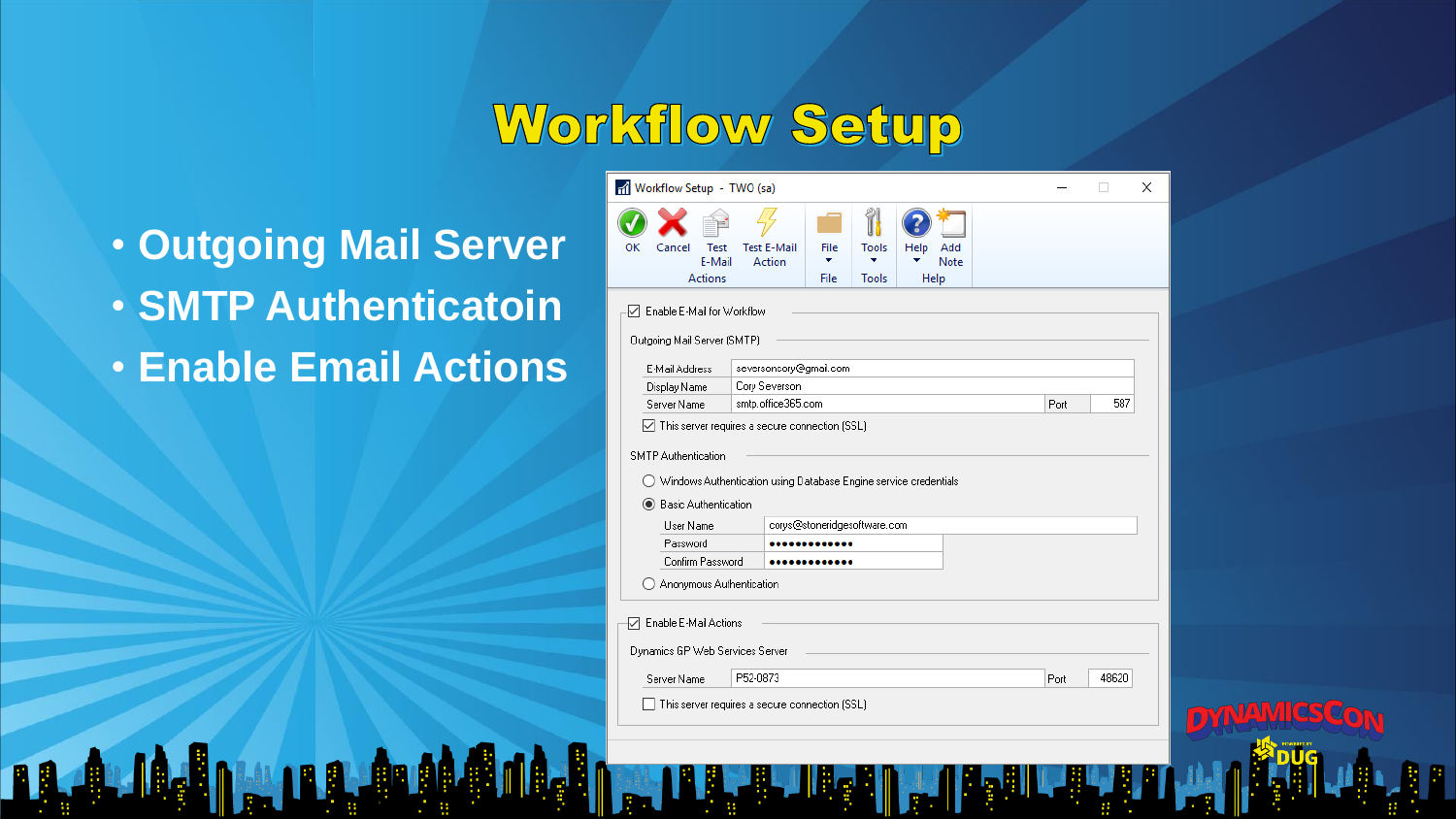### Workflow Setup

#### • **Workflow Calendar**

- Used to calculate the deadlines for activities
- Tools → Setup → Company → Workflow Calendar

#### • **Email Messages**

• Tools → Setup → Company → Workflow → Email Message Setup

**AULA MANIFOLA** 

- Lots of out of the box messages starting with "WF"
- We can add additional fields
- Can create your own.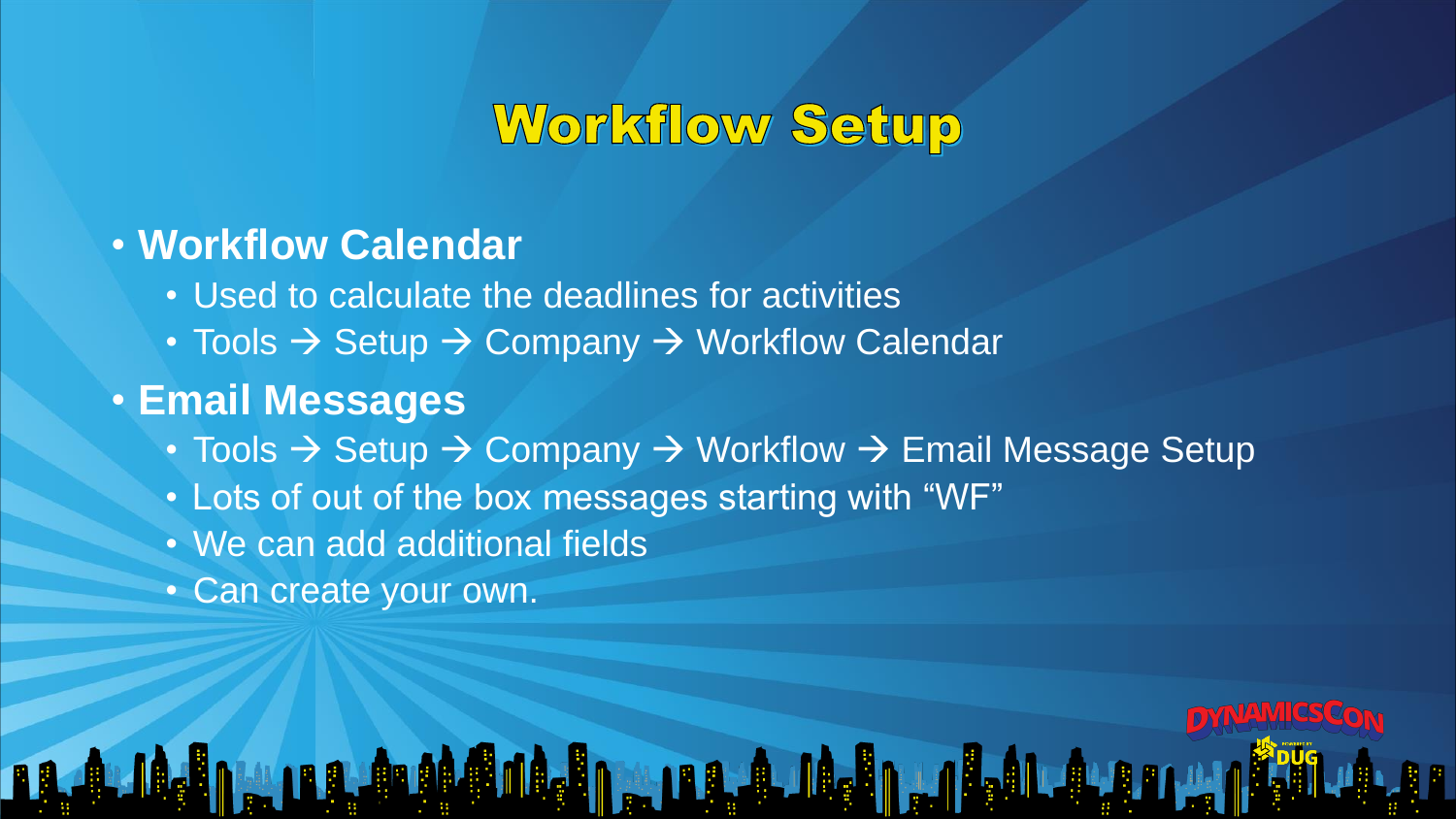# Workflow Types

### **Purchasing**

- **Payables Batch Approval**
- **Payables Transaction Approval**
- **Purchase Order Approval**
- **Purchase Requisition Approval**
- **Purchase Invoice Approval**
- **Receiving Transaction Approval**
- **Vendor Approval**

**Sales**

- **Receivables Batch Approval**
- **Sales Transaction Approval Financial**
- **General Ledger Account Approval**
- **General Ledger Batch Approval Project**
- **Expense Report Approval**
- **Timesheet Approval**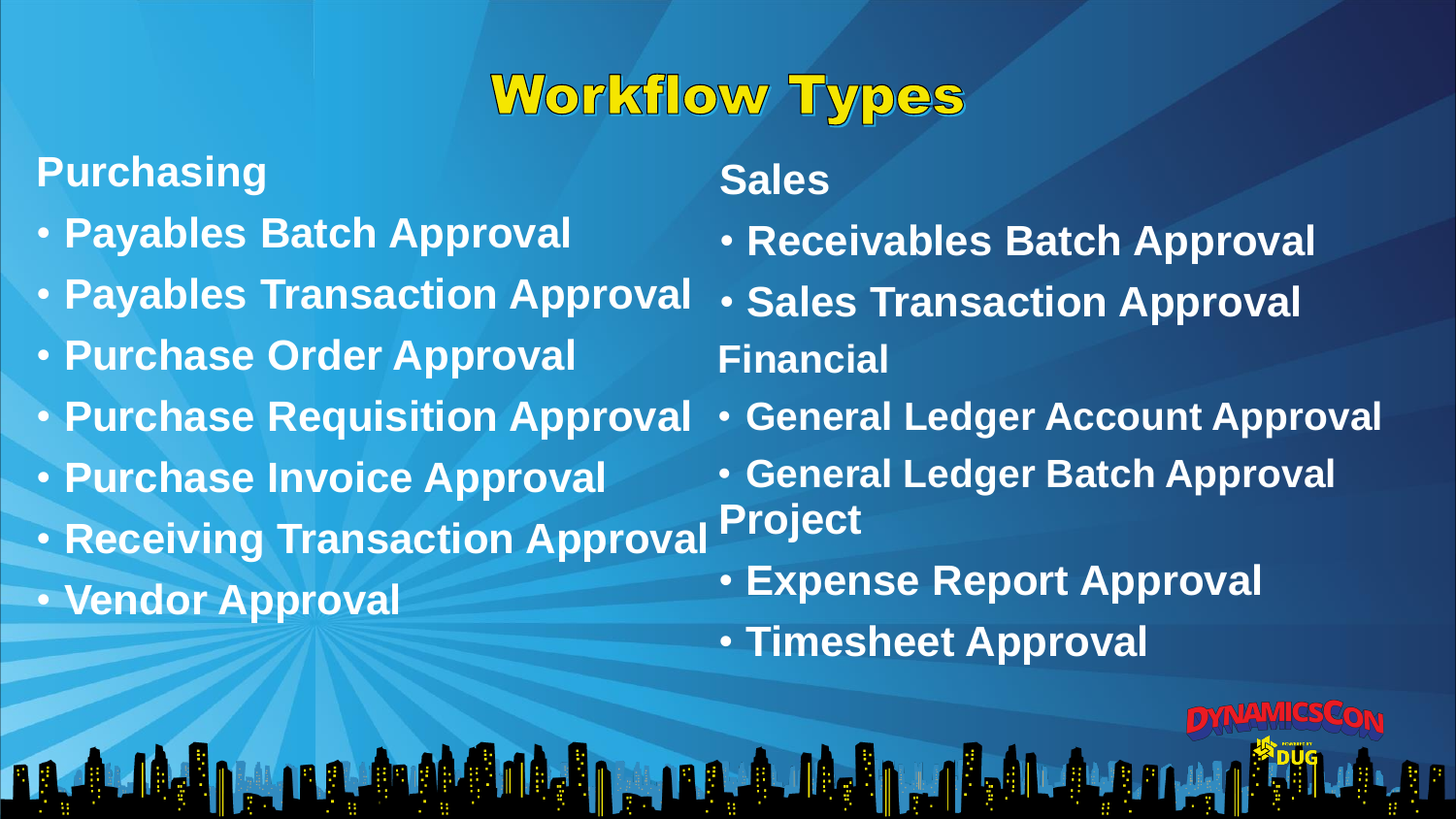# Workflow Types

### **Administration**

- **Security Role Approval**
- **Security Task Approval**
- **Smartlist Designer View Approval**
- **User Approval**
- **User Security Approval**

**Payroll**

- **Employee Profile Approval**
- **Employee Skills Approval**
- **Payroll Direct Deposit Approval**
- **Payroll Timecard Approval**
- **Payroll W4 Approval**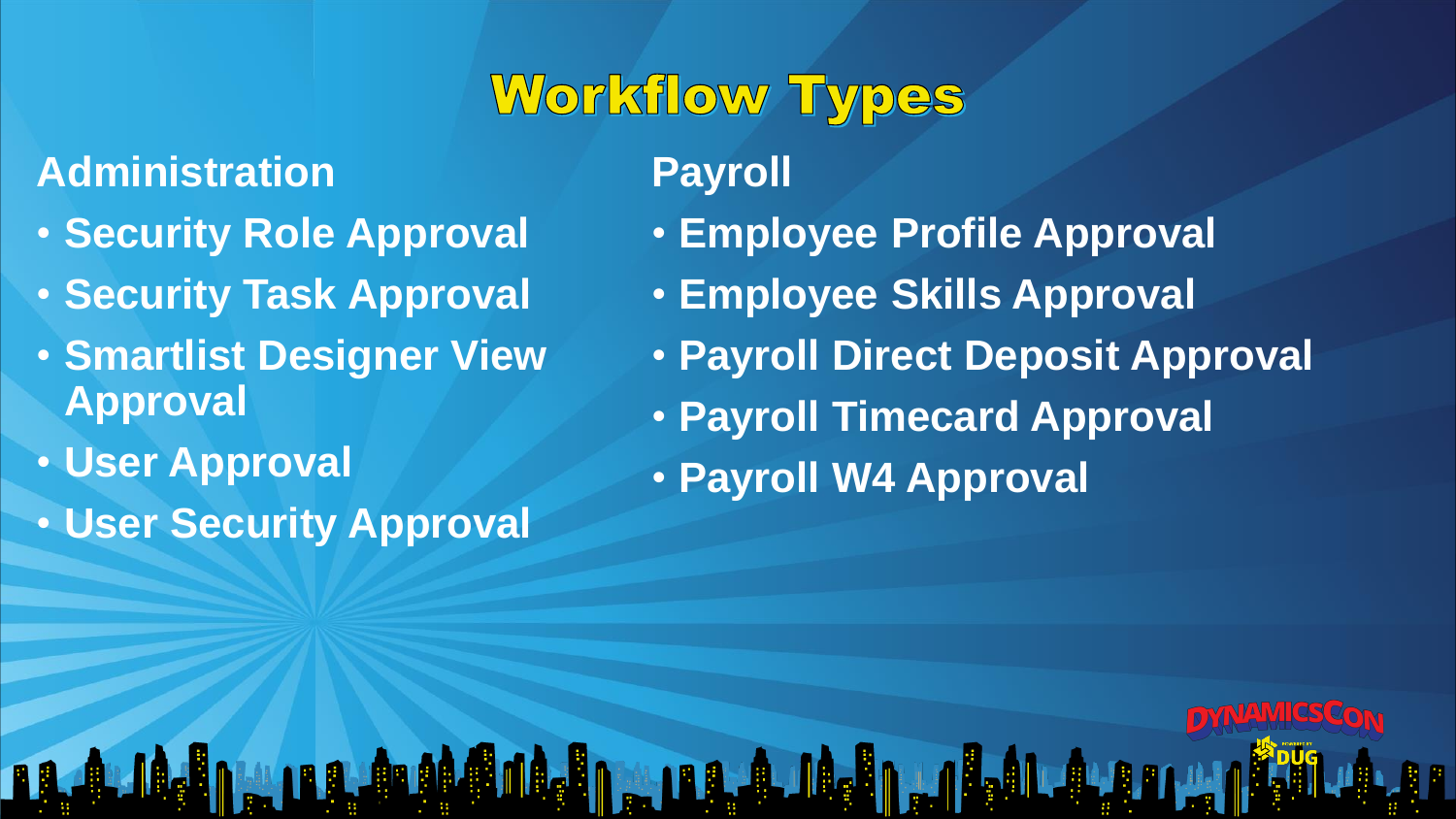### Vendor Approval Workflow

- **Any new vendor or changes to an exiting needs approval**
- **Single approver for all vendors.**

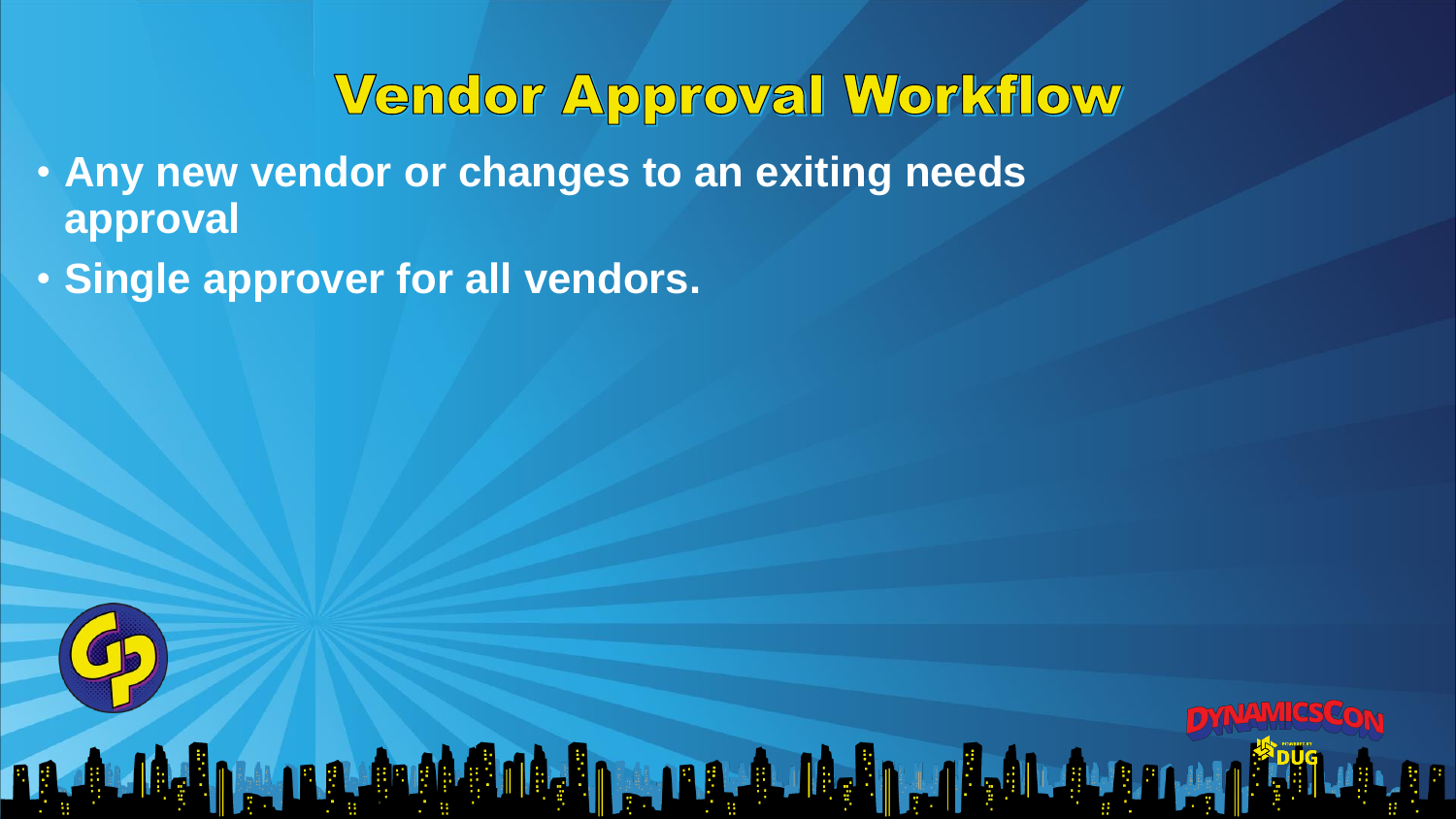### Payables Transaction Approval

**Anne Andelparadelin** 

- **Any account starting with 4 goes to Cory**
- **Any account starting with 8 goes to, well Cory again for now beings I'm doing the demo.**
- **How to add fields to the document lines.**
- **How to add fields to the messages.**
- **[https://community.dynamics.com/gp/f/microsoft-dynamics](https://community.dynamics.com/gp/f/microsoft-dynamics-gp-forum/257570/adding-fields-to-the-workflow-message?pifragment-96056=1)gp-forum/257570/adding-fields-to-the-workflowmessage?pifragment-96056=1**
- **[https://www.fmtconsultants.com/how-to-customize](https://www.fmtconsultants.com/how-to-customize-microsoft-dynamics-gp-workflow-emails/)microsoft-dynamics-gp-workflow-emails/**
- **In the Dex.ini, set the QueryDesignerAllFunctionality=TRUE switch, and restart GP.**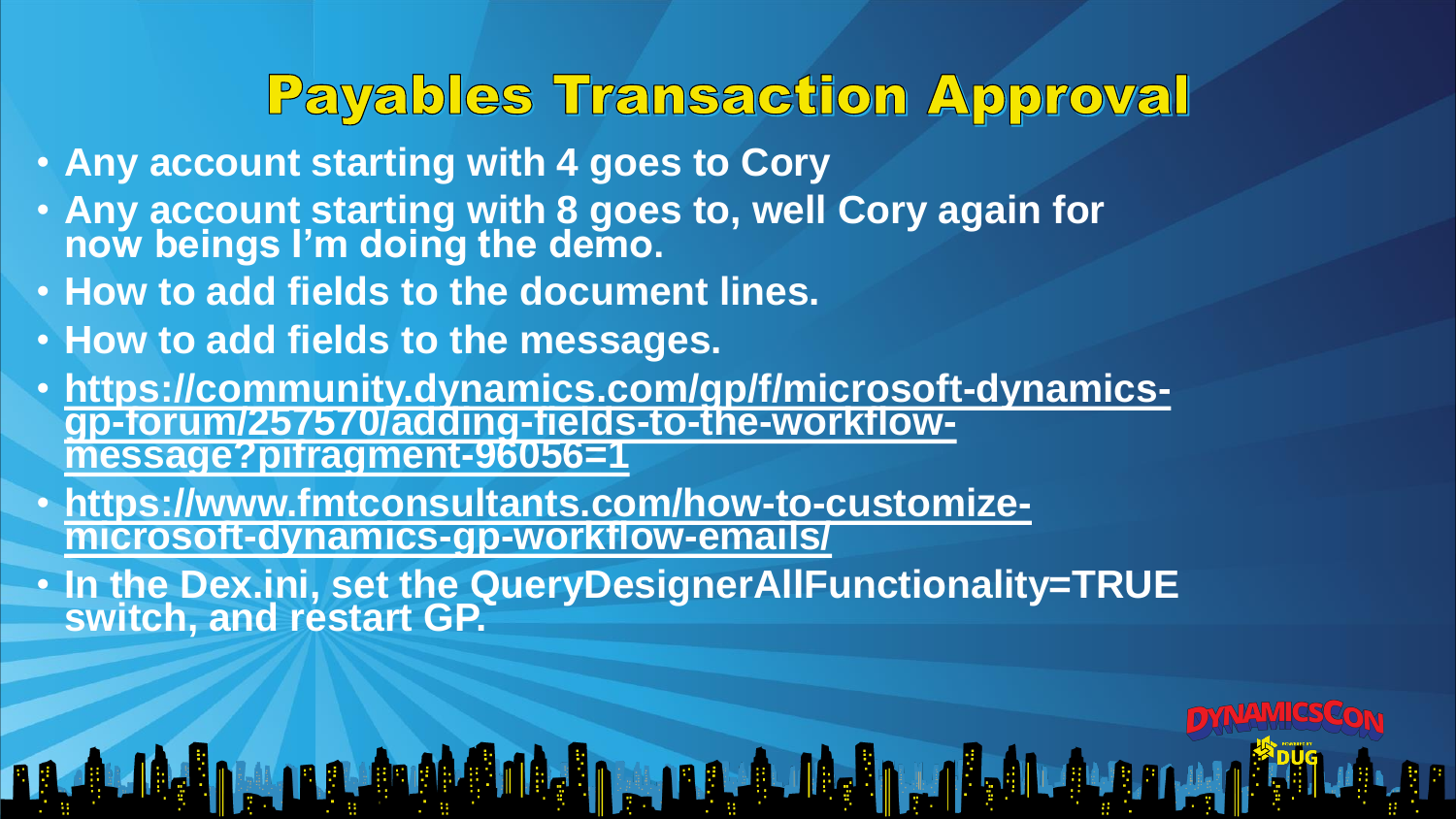### Workflow Maintenance

**HALL ALL ALL ALL AND** 

- **If you need to make changes to a workflow here is what needs to be done.**
	- All existing items in process need to be completed or in a rejected state.
	- We need to inactivate the workflow
	- Now we should be able to make the changes
		- If you can't go to the navigation lists to see what may still be pending
	- Save the workflow and activate again.

#### • **Tips:**

- Use your test company.
- Copy
- Export/Import